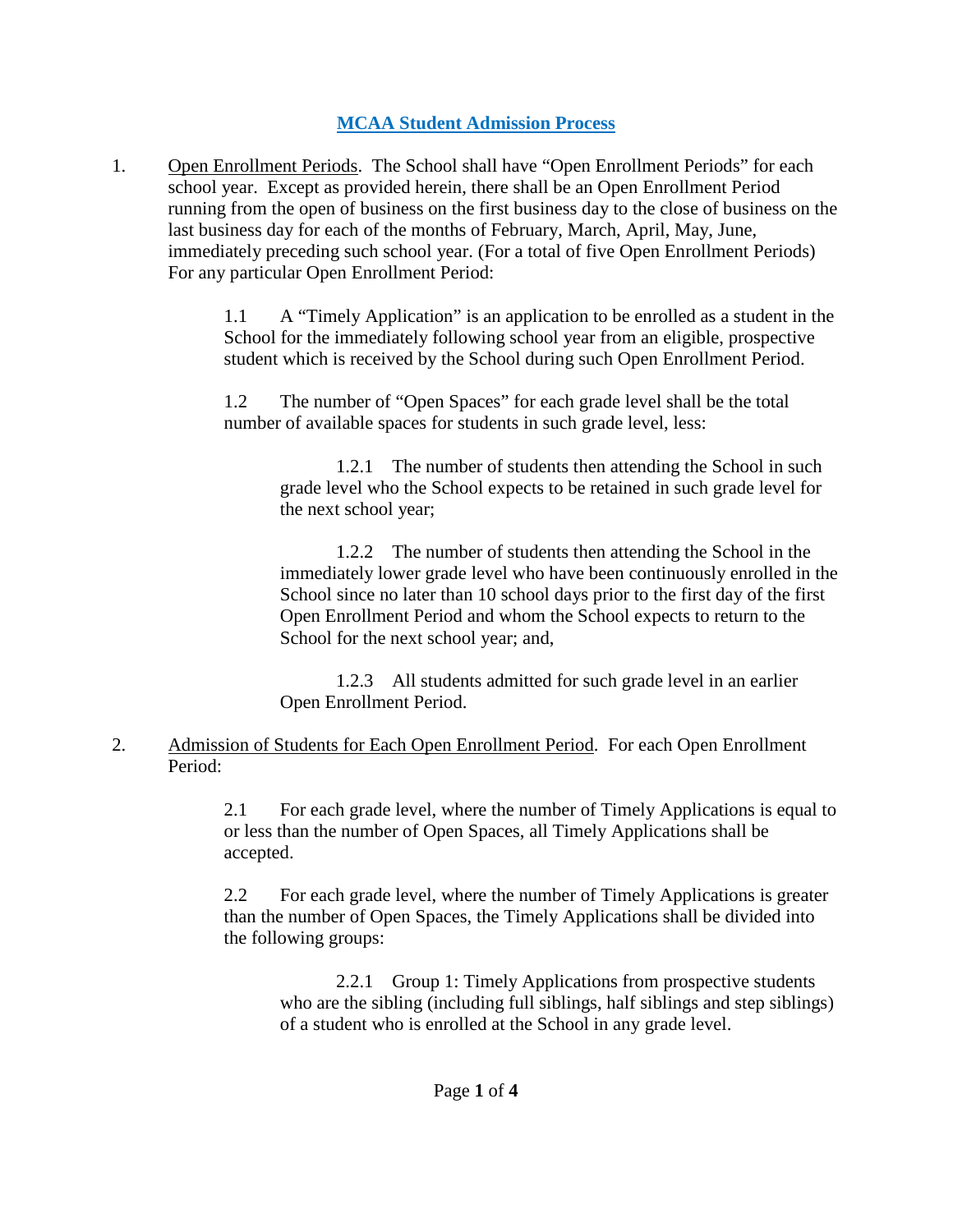2.2.2 Group 2: Timely Applications from prospective students who have a parent (including step parent) serving on the School's Governing Board/ Founding members and which do not qualify for one of the groups set out above.

2.2.3 Group 3: Timely Applications from prospective students who have a parent (including step parent) who is an employee of the School and which do not qualify for one of the groups set out above.

2.2.4 Group 4: Timely Applications from prospective students who have a parent (including step parent) who is an active duty member of any branch of the United States Armed Forces and which do not qualify for one of the groups set out above.

2.2.5 Group 5: Timely Applications from prospective students who have successfully completed a voluntary prekindergarten program provided by the School during the previous year and which do not qualify for one of the groups set out above.

2.2.6 Group 6: Timely Applications from prospective students which do not qualify for one of the groups set out above.

2.3 Open Spaces shall be filled from each group in numerical order from lowest to highest (Starting with Group 1, then moving to Group 2, etc.) exhausting the Timely Applications in one group before moving on to the next.

2.4 The Group in which the Open Spaces will be exhausted will be referred to as the "Final Group." All the Timely Applications in the Final Group shall be assigned a number by a Random Selection Process and the remaining Open Spaces shall then be filled in numerical order (example: If five Open Spaces remain then they shall be filled by the Timely Applications in the Final Group which were assigned numbers 1 through 5 by the Random Selection Process.)

## 3. Waiting Lists for Grade Levels.

3.1 Once a grade level has been filled, the School shall use the Random Selection Process to assign numbers to the Timely Applications from the Final Group which were not accepted. The School shall then use the Random Selection Process to assign numbers to all Timely Applications, by group. The School shall create a waiting list for each filled grade, and prospective students shall be placed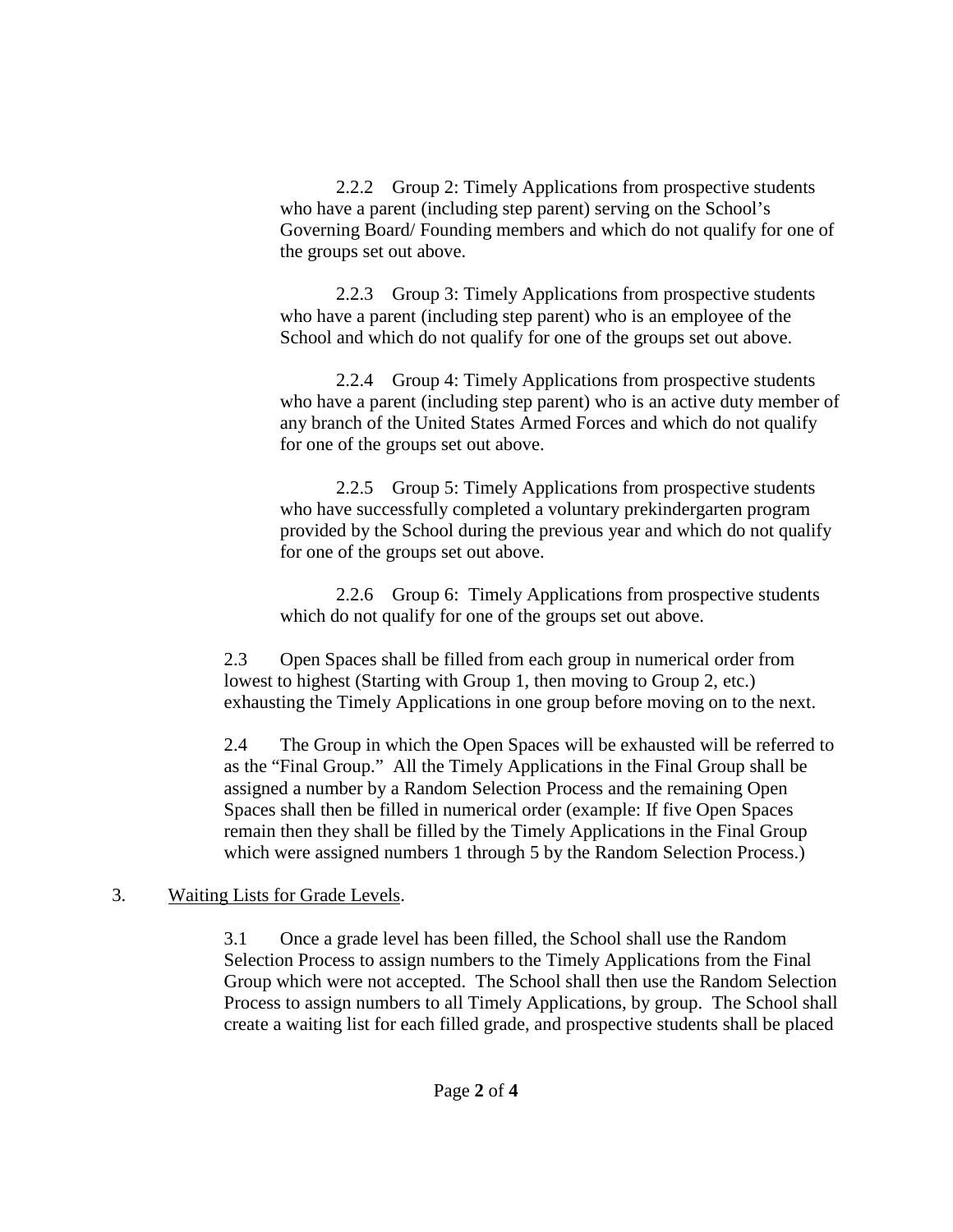on the waiting list in order by group and the number they were assigned in the Random Selection Process.

3.2 For all subsequent Open Enrollment Periods, if any, should Timely Applications be received for a filled grade level, the School shall use the Random Selection Process to assign numbers to all Timely Applications, by group. Such prospective students shall be placed on the waiting list in order by group and the number they were assigned in the Random Selection Process.

3.3 After the conclusion of all Open Enrollment Periods for a School Year, prospective students who file applications for enrollment shall be placed on the waiting list in the order their applications for enrollment were received by the School.

4. Filling Open Student Spaces in Grade Levels. After the conclusion of all Open Enrollment Periods for a School Year, should student spaces become or remain open in a grade level, such spaces shall be filled first, from the students listed on the waiting list for such grade level, if any, in order and second, from all subsequent applications to be enrolled as a student in the School from eligible, prospective students, in the order such applications were received.

## 5. Miscellaneous.

5.1 Students who enroll in the School later than 10 school days prior to the first day of the first Open Enrollment Period shall not, by virtue of such enrollment, be guaranteed a place in the School for the next school year. Of course, such students are free to participate in open enrollment and seek a place in the School for the next school year on the same terms as all other applicants utilizing the open enrollment process.

5.2 No application for enrollment for a particular school year will be accepted prior to the first day of the first Open Enrollment Period for such school year. Further, no application for enrollment for a previous school year will be considered in the Open Enrollment Periods for a subsequent school year. (Provided that a student who is not accepted for enrollment in the School for a particular school year is free to submit subsequent applications for enrollment in subsequent school years.)

5.3 At the conclusion of a school year, all waiting lists for enrollment shall be null and void.

5.4 The Random Selection Process to be used by the School shall be a fair, random system of assigning numbers to applications such as a blind drawing of